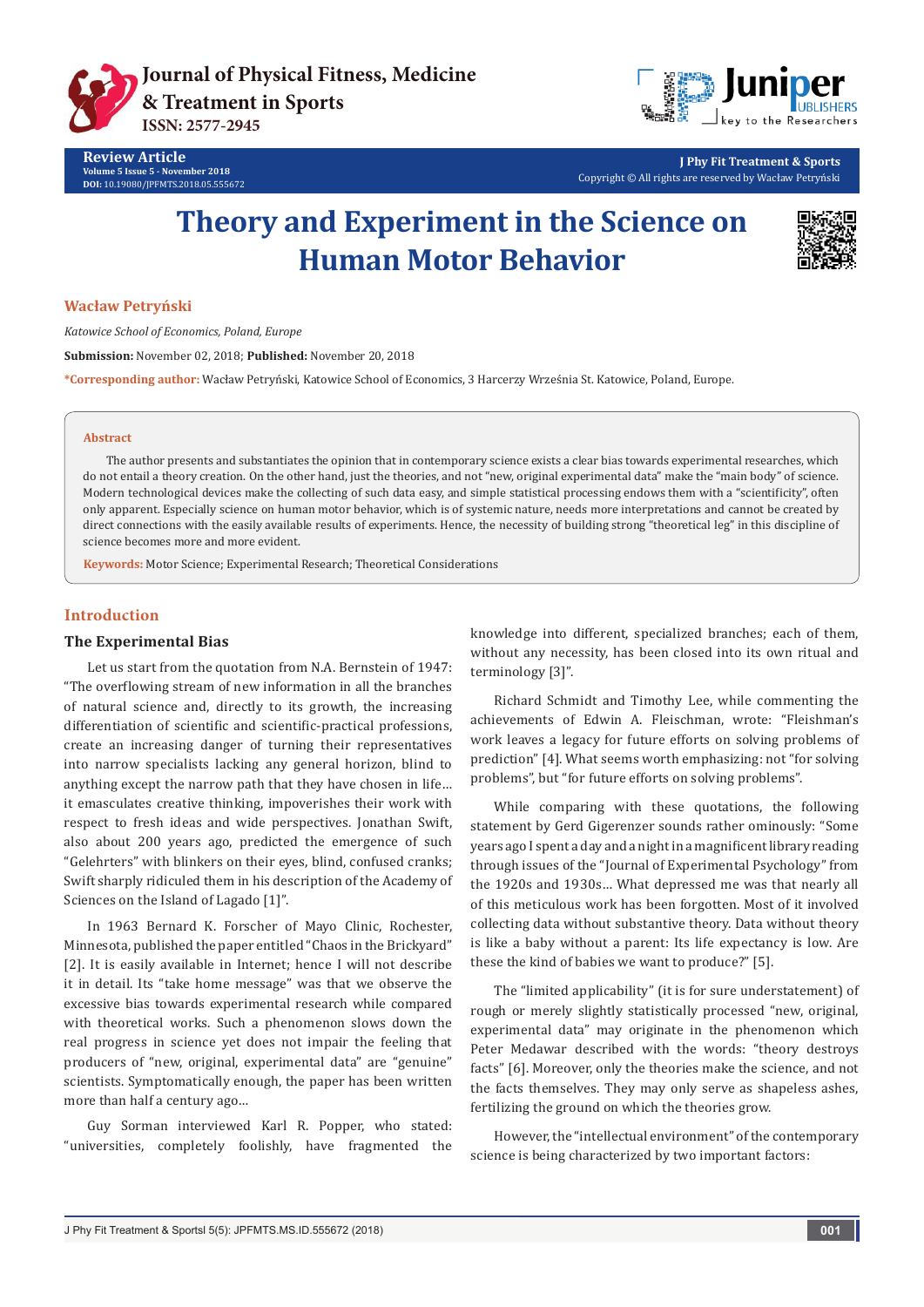I. Easiness of data collecting, especially while using modern technological devices; then quotation of "learned" references and simple statistical processing endows the whole with some "scientificity".

II. Naïve belief that the quantity of data will "by itself" transform into science quality.

As the "intellectual daughter" of the latter might be regarded the "big data" technique. Cathy O'Neil has shown how dangerous or even disastrous might be thoughtless application of simplified–or even primitive, while compared with the complexity of reality–mathematical algorithms in the regions, where they are hardly useful or not applicable at all. She has even coined the ominously sounding term "weapon of math destruction" [7]. However, the mathematical equations work "by themselves"; hence, they release scientist from thinking. In addition, already in 18<sup>th</sup> century Joshua Reynolds remarked. "There is no expedient to which a man will not resort to avoid the real labor of thinking".

This is why Jack Cohen and Ian Stewart argue that "At least 999 out of a thousand scientific papers are about complex details, but the one that we treasure and for which we award a Nobel Prize is the one that reveals a new simplicity" [8]. Still further went Paul Feyerabend, who argued that the society should be protected against science-apparently dignified, with nearly liturgical rituals, but in fact often worthless [9].

To sum up, one might state that the experimental results belong to reality, whereas science resides in the sphere of abstraction. There is no one-to-one relation between them. The gap between worlds of things, phenomena and processes on the one side, and words, statements and theories on the other, has to be bridged by reasoning and concluding, which by no means is clear and unambiguous. Nevertheless, it makes one and only way to science creation. Especially in disciplines, which nearly completely rely on reasoning and concluding, and to very limited extent on experimental data. Like, e.g., the science on human motor behavior.

#### **Typical Experimental Paper**

Let us take as an example a properly elaborated, precisely written, peer-reviewed, solid experimental paper. In 2018 Satoshi Unenaka, Sachi Ikudome, Shiro Mori and Hiroki Nakamoto published in "Frontiers in Psychology" the article entitled "Concurrent Imitative Movement During Action Observation Facilitates Accuracy of Outcome Prediction in Less Skilled Performers" [10]. It bases on results of researches into outcome prediction in two basketball players groups: skilled and less-skilled one. In abstract, they wrote: "The results showed that skilled group had degraded accuracy of outcome prediction in the self-motion condition compared to the observation condition. In contrast, accuracy in the less-skilled group was facilitated in the imitative-motion condition compared to the observation condition".

In fact, the authors presented the results of their experiments, supported by observations of other scientists (references). They associate, in some places of the paper, their results with the different theoretical findings of other scientists and have processed their results statistically. However, the statistics may make an image of reality sharper, indeed, but it is not able to explain "by itself", what namely is being presented on the image. In this respect, instructively sounds the following, slightly malicious, reflection of unknown author. "Statistical Analysis: Mysterious, sometimes bizarre, manipulations performed upon the collected data of an experiment in order to obscure the fact that the results have no generalizable meaning for humanity. Commonly, computers are used, lending an additional aura of unreality to the proceedings".

More detailed, and very instructively, the potentialities and limitations of statistics–and even some "dictatorship" of this discipline in modern science – have been described by Garland O. Ashley [11]. He argued, "The statistical method has become used in altogether too many inappropriate and wholly inapplicable places in our professional life."

Hence, statistics is a discipline of science for statisticians, but only one of many tools for non-statisticians. It does not build a science "by itself". Here inevitable is an interpretation (by definition – subjective) and creation of a hypothesis. Unfortunately, Unenaka and his colleagues do not invent any coherent, conceptual rationale for their findings. Let us try to invent a specific rationale. To deserve the noble title "scientific", it has to be prone to critics and modifications.

# **A Specific Rationale for Experimental Paper**

At first, let us categorize the "self–motion" as a motor operation controlled with the feedforward mode, and the "imitative-motion"-as a motor operation controlled with the feedback mode. The latter is by far more time-consuming and "intellectually expensive" [12]. However–not without reason–the feedback control mode is being regarded as one of the greatest achievements of evolution. Because it enables learning and perfecting the operations (also motor ones) under consideration. Nevertheless, the final aim of the feedback control mode is… elimination of the feedback loop. One might say that its mission is in fact suicidal. Hence, a skilled performer uses swifter and "intellectually cheaper" feedforward control mode. S/he does not need any extrinsic cue, and-to protect the "intellectual cheapness"-s/he blocks and rejects such cues.

By the way: Already in 18th century historian, Edward Gibbon remarked (very aptly) "the power of instruction is seldom of much efficacy, except in those happy dispositions where it is almost superfluous [13]".

While analyzing control modes of a motor operation, one might build a specific "control space". On its one border, we have the "hit-or-miss" method, typical for novices. It relies fully on feedback control; hence, it uses the extrinsic cues. Therefore, it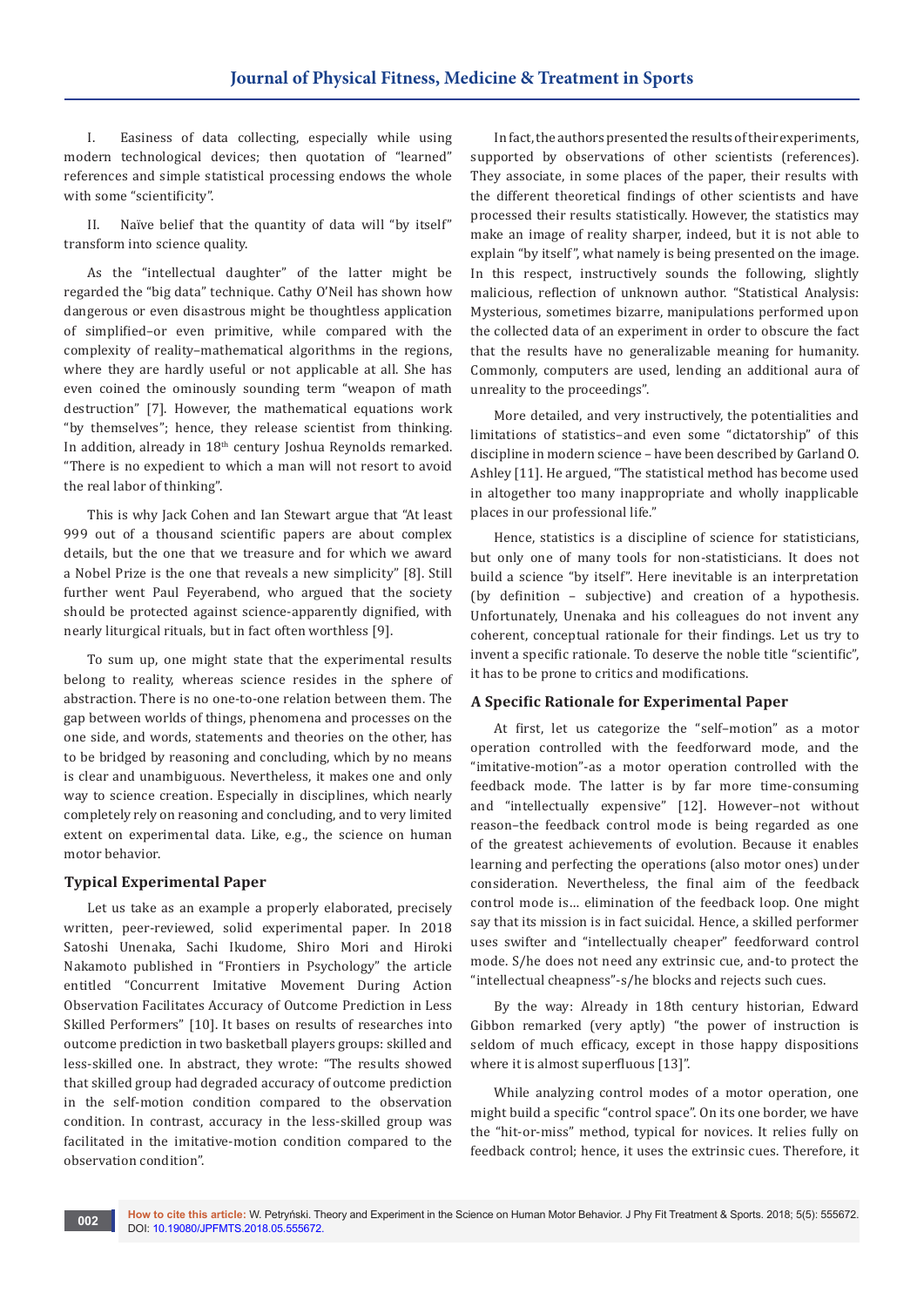is fully opened to learning process. On the other border of such a space, we have routine, which relies fully on feedforward control mode and ignores any extrinsic cue. Consequently, it is tightly closed to learning process.

In this respect, telling might be such a comparison. My driver's license is by far older than, e.g., that of Lewis Hamilton. However, he is no doubt much better driver than I am. Because I have attained some level of experience long ago and it is enough for me. It has already transformed, to great extent, into routine. I have only to learn, what mean the warning lights and indicators on the dashboard of my car, which did not exist in 1960s, when I have got my driver's license–long before Hamilton was born. However, to protect his title of champion, Hamilton has to apply incessantly the TTL–i.e., "testing the limits"–technique. He has to be open to incessant improvement of his driver's competence. In other words, while driving a car I can use the "intellectually cheap" feedforward control, whereas Hamilton is forced to apply the "intellectually expensive" feedback control mode.

The other problem is that the "imitative–motion", as by Unenaka and his colleagues, needs visual information processing, whereas the technique of free shot in basketball bases on contact stimuli (player's hand – ball), which cannot be observed from outside. However, a detailed analysis of this problem would need another theoretical paper. To great extent, it has been described in [12].

One more remark. Richard Schmidt wrote: "Since laws are the product of human creativity, different laws can be formulated by two different individuals who are examining the same observations. Laws do not automatically spring forth from the facts [14]".

Thus, "new, original, empirical data" evoke no doubts, whereas the theory is always ambiguous. Nevertheless, the Science (with great "S") consists of theories.

Symptomatic are the following statements of Uneneka et al., "In contrast, although learners accumulate knowledge about kinematic-outcome associations during perceptual training via perceptual experience, several recent studies have indicated the importance of motor experience for enhancing prediction abilities of athletes… Furthermore, recent evidence suggests that perceptual and motor experience develop different prediction mechanisms namely visual- and motorbased prediction, respectively. Motor experience more greatly improves prediction abilities based on kinematic cues than does perceptual experience such as observation of other's action".

Such a relation between visual and haptic aspects of a motor operation is coherent with the system-theoretical perspective of motor control in humans (1; 12; 15; 16; 17). Accordingly, such aspects are not separated from each other, but they form a single, coherent-yet not homogenous-system. In other words, it is possible to invent a system-theoretical, scientific model which will account for such phenomena. Already in 1852, William B. Carpenter postulated close connection between mental and

motor aspects of movements in living beings, sometimes even independent of current physical stimuli [18]. This phenomenon makes a basis for mind-to-muscle and muscle-to-mind techniques [19].

The reductionist analysis of such an aspect cannot explain the mechanism of human motor behavior. Because it "kills" probably the most elusive – and powerful as well – product of a system: the unpredictable, qualitatively new, emergent system effect. While seen from system-theoretical perspective, the science on human motor behavior consists mainly of system effects. This is why in this discipline mathematics seems to be hardly applicable.

# **Conclusion**

The presented paper may be regarded as a comment to only several, arbitrarily chosen aspects of the typical, proper, solid experimental work by Unenaka and his colleagues. In conclusion, the authors of this paper wrote: "Further studies are needed to clarify the mechanism of enhancement in prediction through concurrent imitation because it is unclear from the results whether the less-skilled participants were actually using a type of motor-based simulation process".

Instead of a long exegetical analysis of this statement, let us remember the following anecdote about Albert Einstein: "During his stay in Zurich, the woman doctor, Paulette Brubacher, asked the whereabouts of his [Einstein's] laboratory. With a smile, he took a fountain pen out of his breast pocket and said: "here" [20]".

It seems more and more evident that in the science on human motor behavior we need like an oxygen the Einstein's fountain pen rather, and not new, original, experimental data.

Last (but not least) remark. Contemporary science is not a noble searching for objective truth, but simply business. Here applies the rule "publish or perish". However, to publish a paper, an author has to pay a publication fee. As a result, nowadays the "scientific strays" - like, e.g., the young assistant examiner, III level, in the Federal Office for Intellectual Property in Bern, Switzerland, named Albert Einstein -with no financial support from any institution, have no chances to make their ideas known to wide auditory. No matter, how valuable such ideas might be.

### **References**

- 1. Bernstein NA (1996) On Dexterity and Its Development (in:) ML Latash, MT Turvey (Eds.), Dexterity and Its Development. Lawrence Erlbaum Associates, Mahwah, NJ, USA 26(1): 56-62.
- 2. [Forscher BK \(1963\) Chaos in the Brickyard. Science 142\(3590\): 339](http://science.sciencemag.org/content/142/3590/339.1).
- 3. [Sorman G \(1993\) Prawdziwi myśliciele naszych czasów. Warsaw](http://lubimyczytac.pl/ksiazka/83557/prawdziwi-mysliciele-naszych-czasow)  [Czytelnik Poland, Europe.](http://lubimyczytac.pl/ksiazka/83557/prawdziwi-mysliciele-naszych-czasow)
- 4. [Schmidt RA, Lee TD \(2011\) Motor Control and Learning. A Behavioral](https://www.amazon.com/Motor-Control-Learning-Behavioral-Emphasis/dp/0736079610)  Emphasis. 5th [Edn. Champaign, IL: Human Kinetics, USA.](https://www.amazon.com/Motor-Control-Learning-Behavioral-Emphasis/dp/0736079610)
- 5. [Gigerenzer G \(2009\) Surrogates for Theory. APS Observer 22\(2\): 21-](https://www.psychologicalscience.org/observer/surrogates-for-theory) [23.](https://www.psychologicalscience.org/observer/surrogates-for-theory)
- 6. [Stewart I \(2002\) Does God Play Dice? The New Mathematics of Chaos.](https://www.wiley.com/en-us/Does+God+Play+Dice%3F%3A+The+New+Mathematics+of+Chaos%2C+2nd+Edition-p-9780631232513)  [Second Edition Carlton Blackwell Publishing Australia](https://www.wiley.com/en-us/Does+God+Play+Dice%3F%3A+The+New+Mathematics+of+Chaos%2C+2nd+Edition-p-9780631232513).